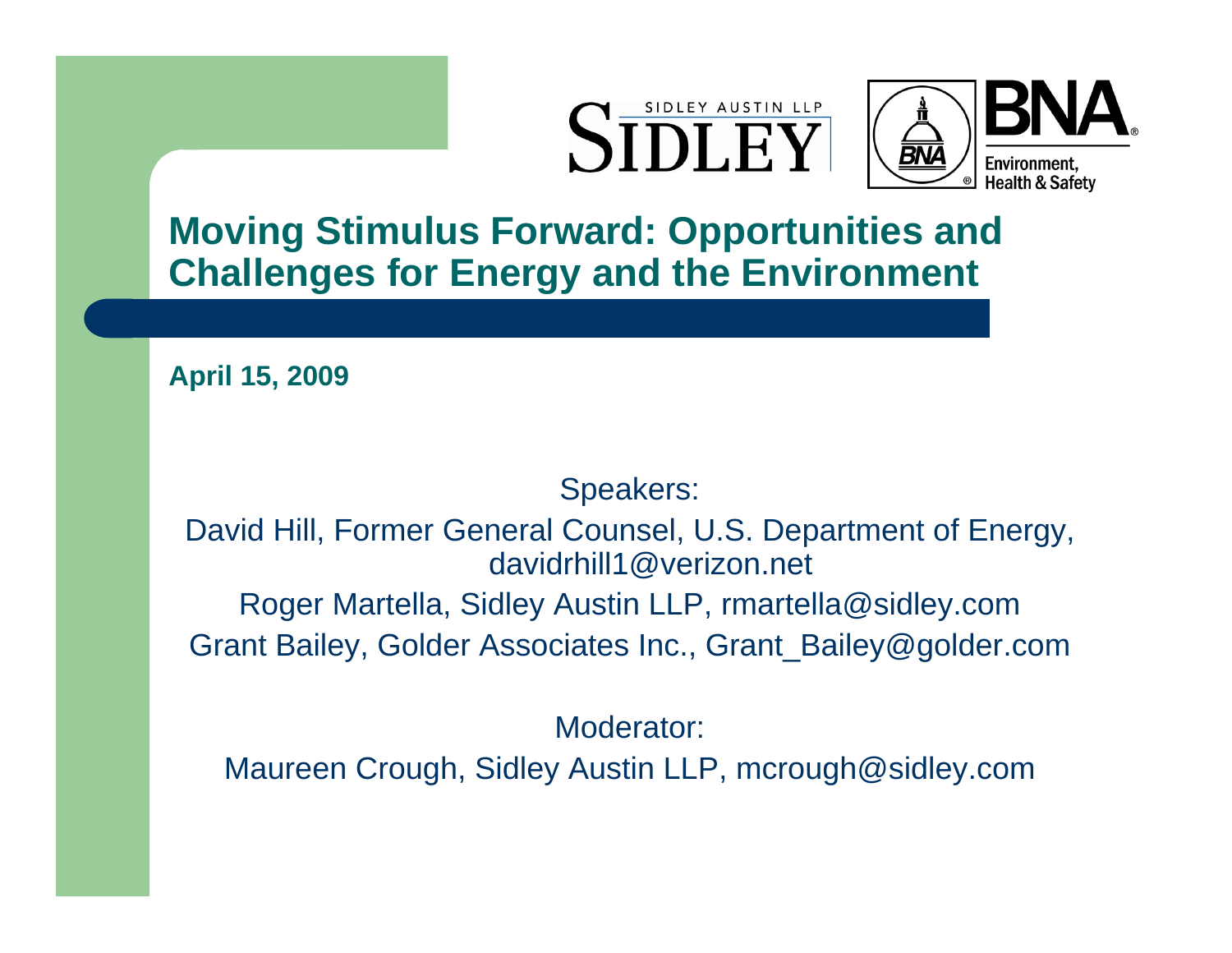# Agenda

- Funding available under the American Recovery and Reinvestment Act of 2009 ("ARRA") for key environmental programs
- Funding available under ARRA for key energy programs and highlights of application process
- Addressing requirements under the National Environmental Policy Act ("NEPA")
- Learning from experience to date

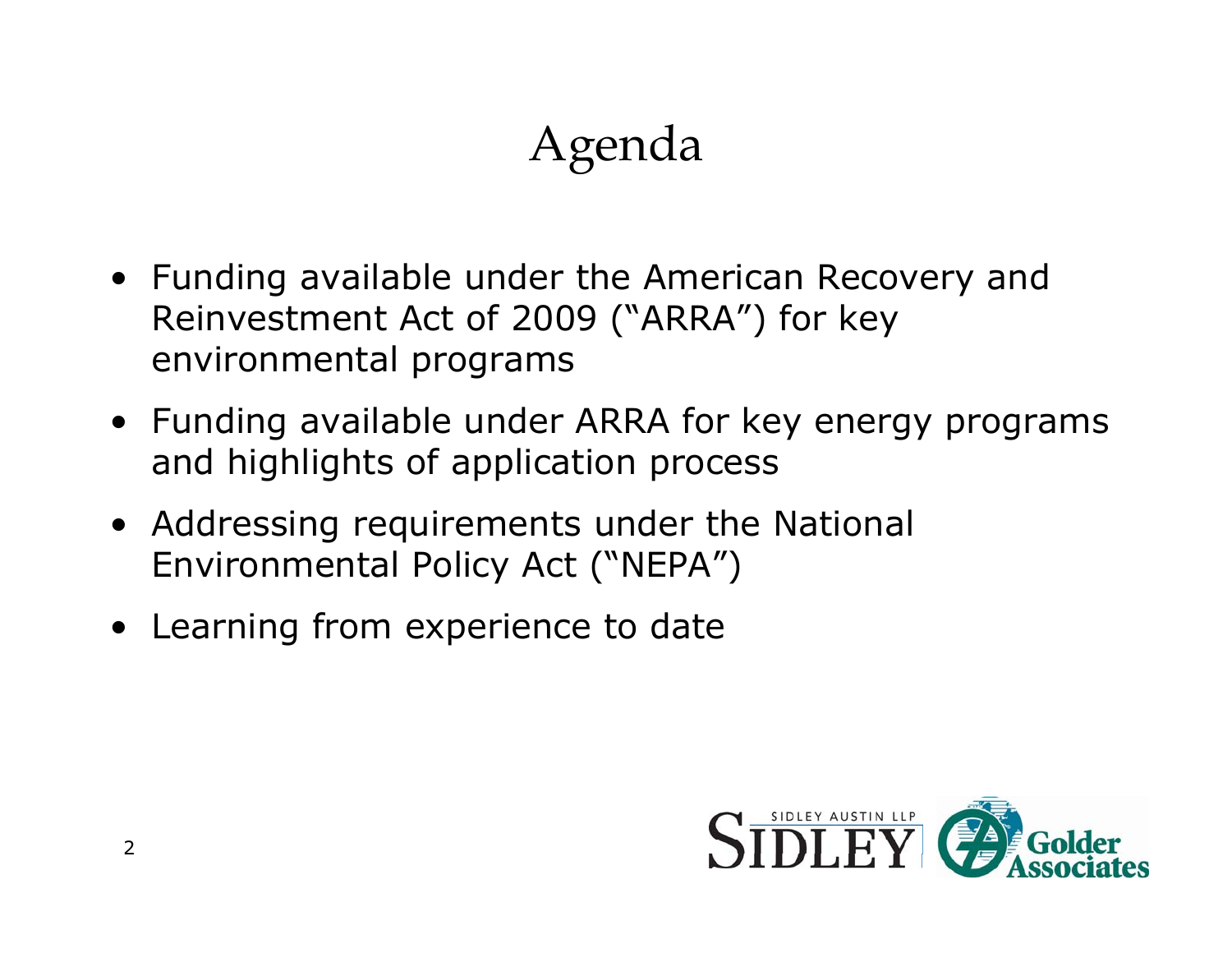### Major USEPA funding in ARRA

- Funding for government entities and not-for profits
	- <sup>−</sup>\$300 million: Reductions in emissions from diesel engines
	- <sup>−</sup>\$100 million: Brownfields cleanups
	- <sup>−</sup>\$600 million: Superfund sites
	- −\$200 million: Leaking underground storage tanks
	- <sup>−</sup>\$6.0 billion: Water quality, wastewater infrastructure and drinking water infrastructure

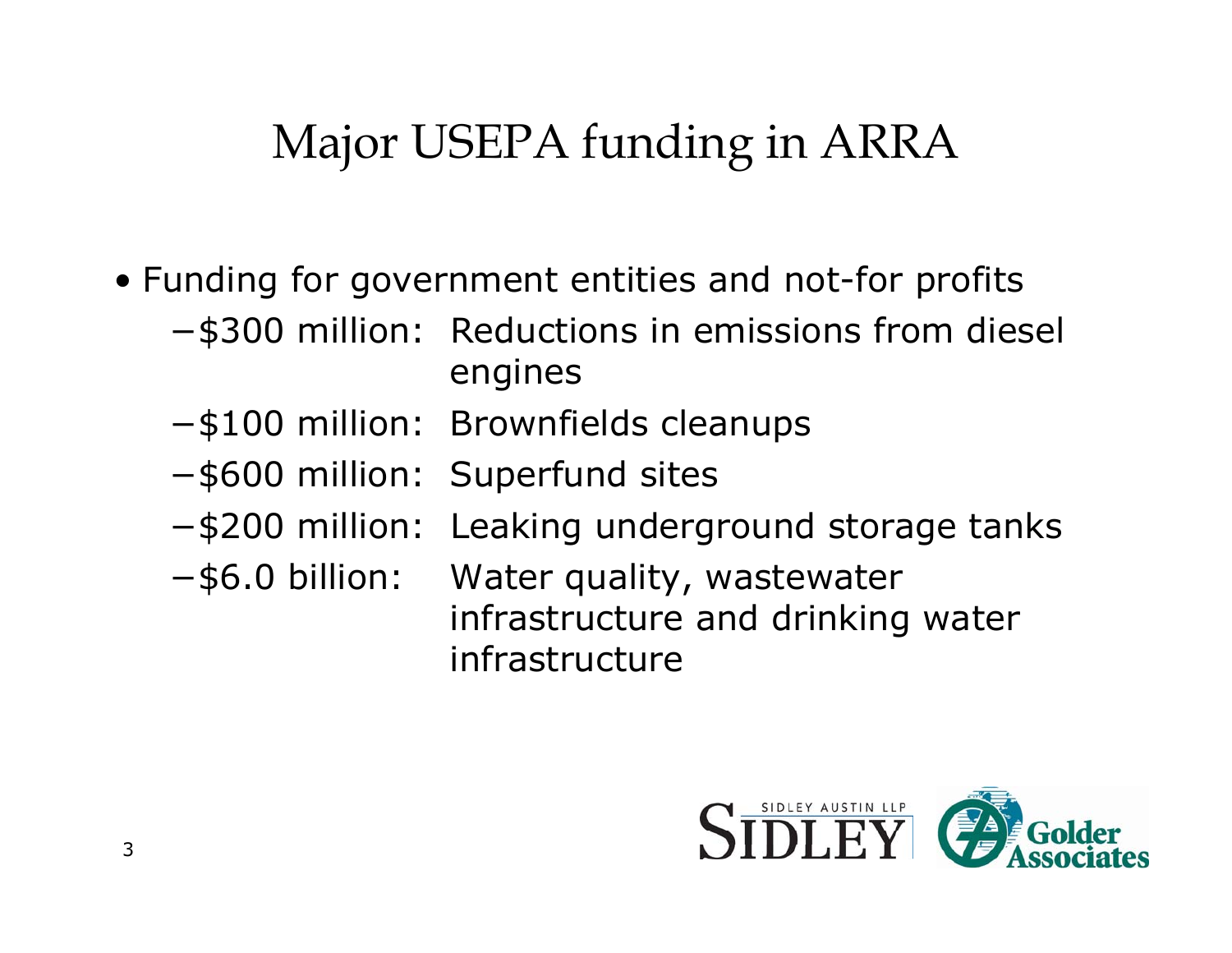### Major DOE funding in ARRA

- \$16.8 billion Energy efficiency and renewable energy
- \$4.5 billion Electricity delivery and energy reliability
- \$3.4 billion Fossil energy research & development
- \$1.6 billion Science
- \$6.0 billion Environmental cleanup

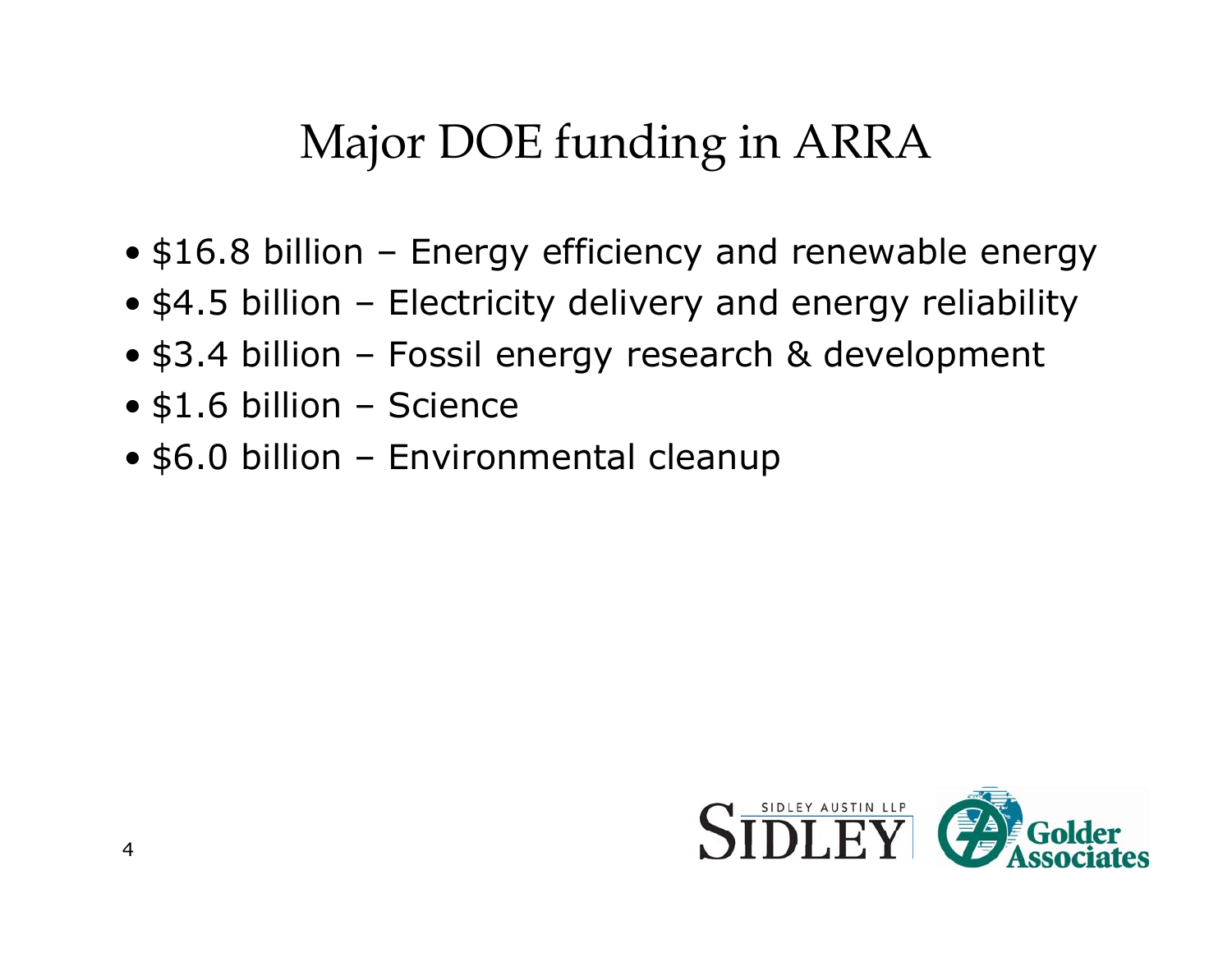# Energy Efficiency and Renewable Energy (EERE) Funding

\$16.8 billion total

- \$11.3 billion for State energy programs, block grant programs, weatherization
- \$5.5 billion
	- \$2 billion for grants to advanced battery manufacturers
	- \$3.5 billion not allocated by ARRA

but.....

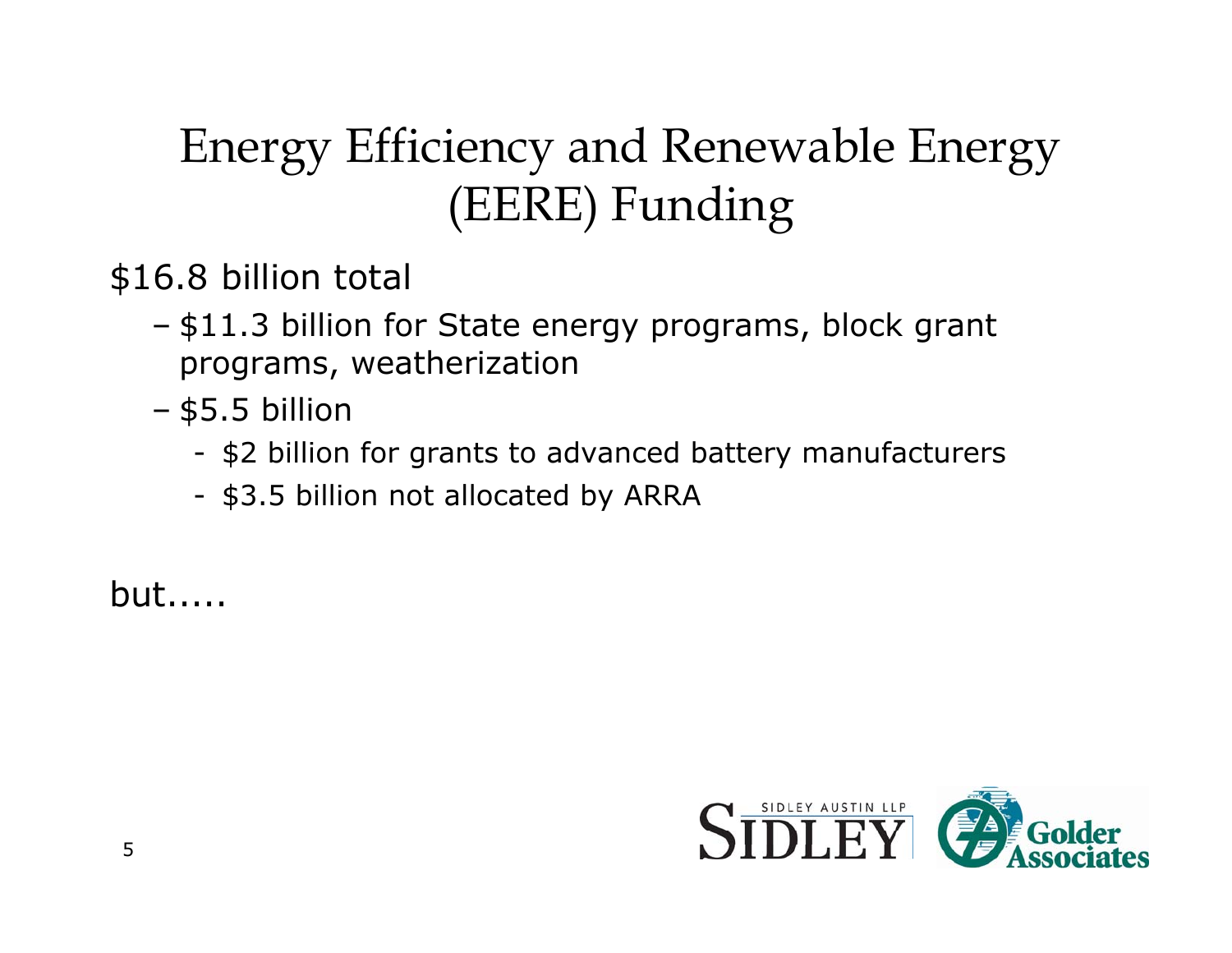### Report accompanying ARRA calls for EERE funding to be spent as follows:

- \$800 million for "projects related to biomass"
- \$400 million for geothermal activities and projects
- \$300 million for an Alternative Fuel Vehicle pilot grant program
- \$400 million for transportation electrification
- \$300 million for an energy efficient appliance rebate program and the Energy Star program

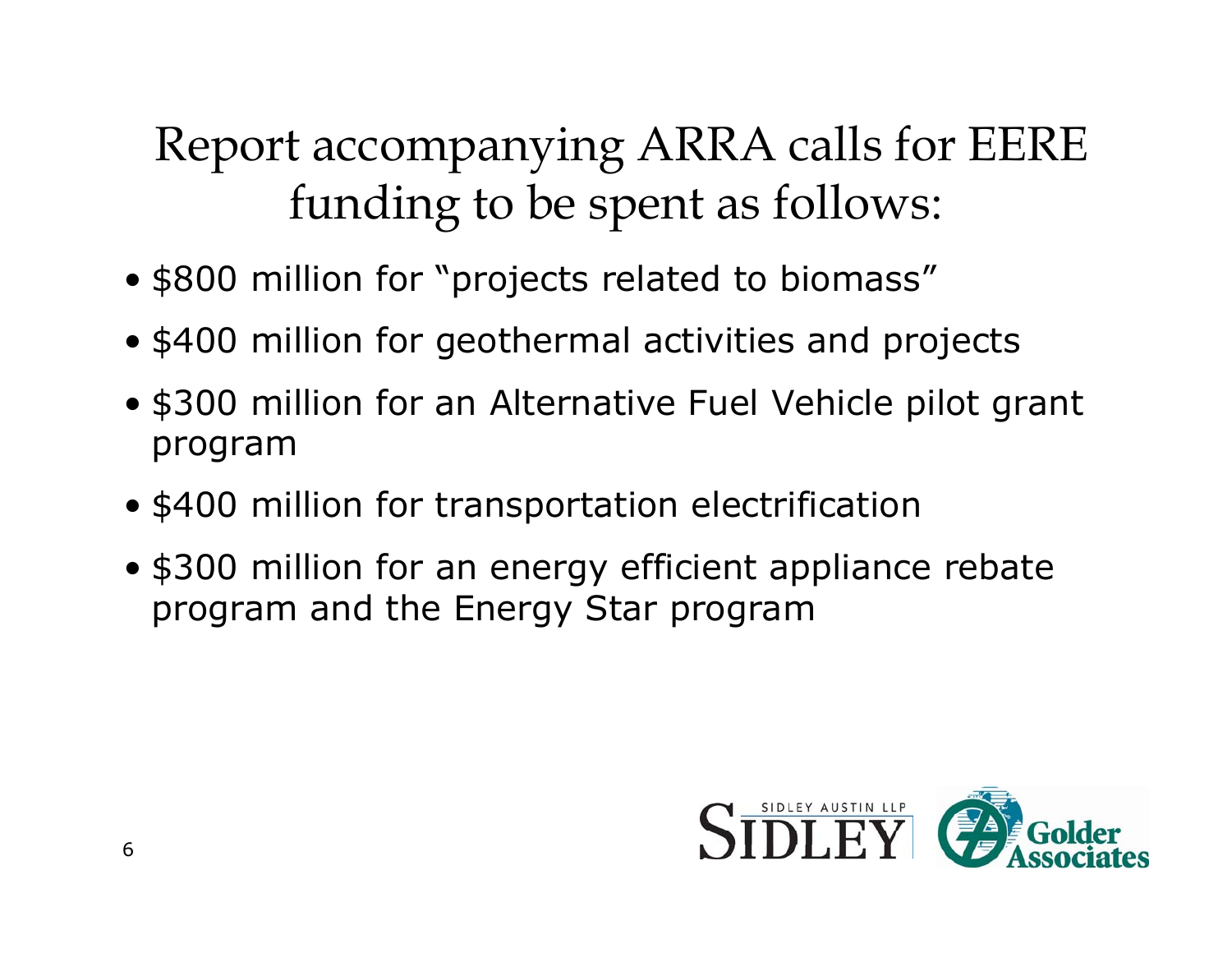# **Electricity**

- Approximately \$4.3 billion available for "electricity and energy reliability activities to modernize the electric grid"
- Wide range of activities potentially eligible for funding
- Likely most funding will go to Smart Grid eligible technologies and projects under Title XIII of the Energy Independence and Security Act of 2007

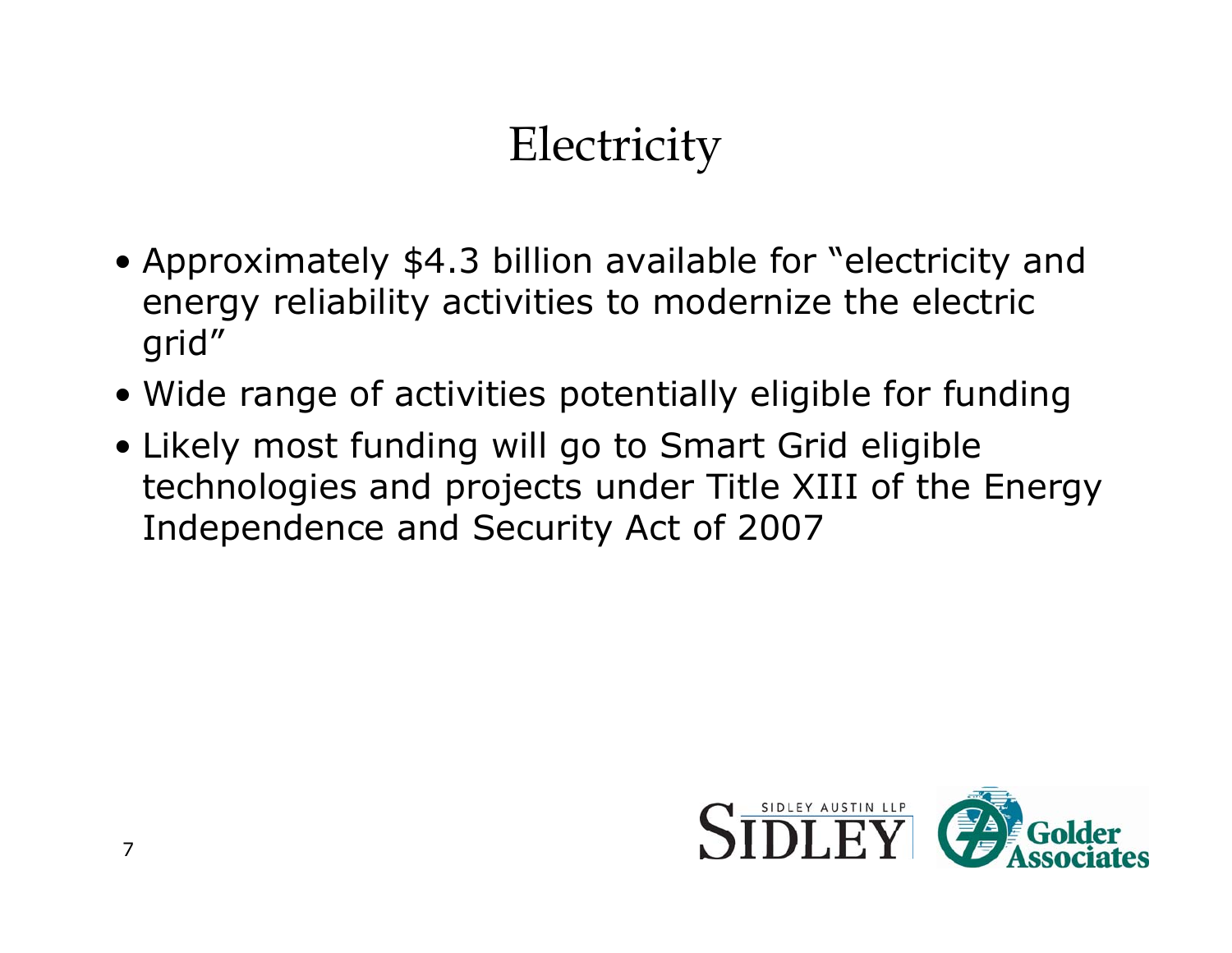## Fossil Energy

- \$3.4 billion for fossil energy R&D
- Report calls for funding to be spent on certain things, including R&D programs (\$1 billion), Clean Coal Power Initiative (CCPI) Round 3 (\$800 million), and industrial carbon capture and efficiency projects (\$1.52 billion)

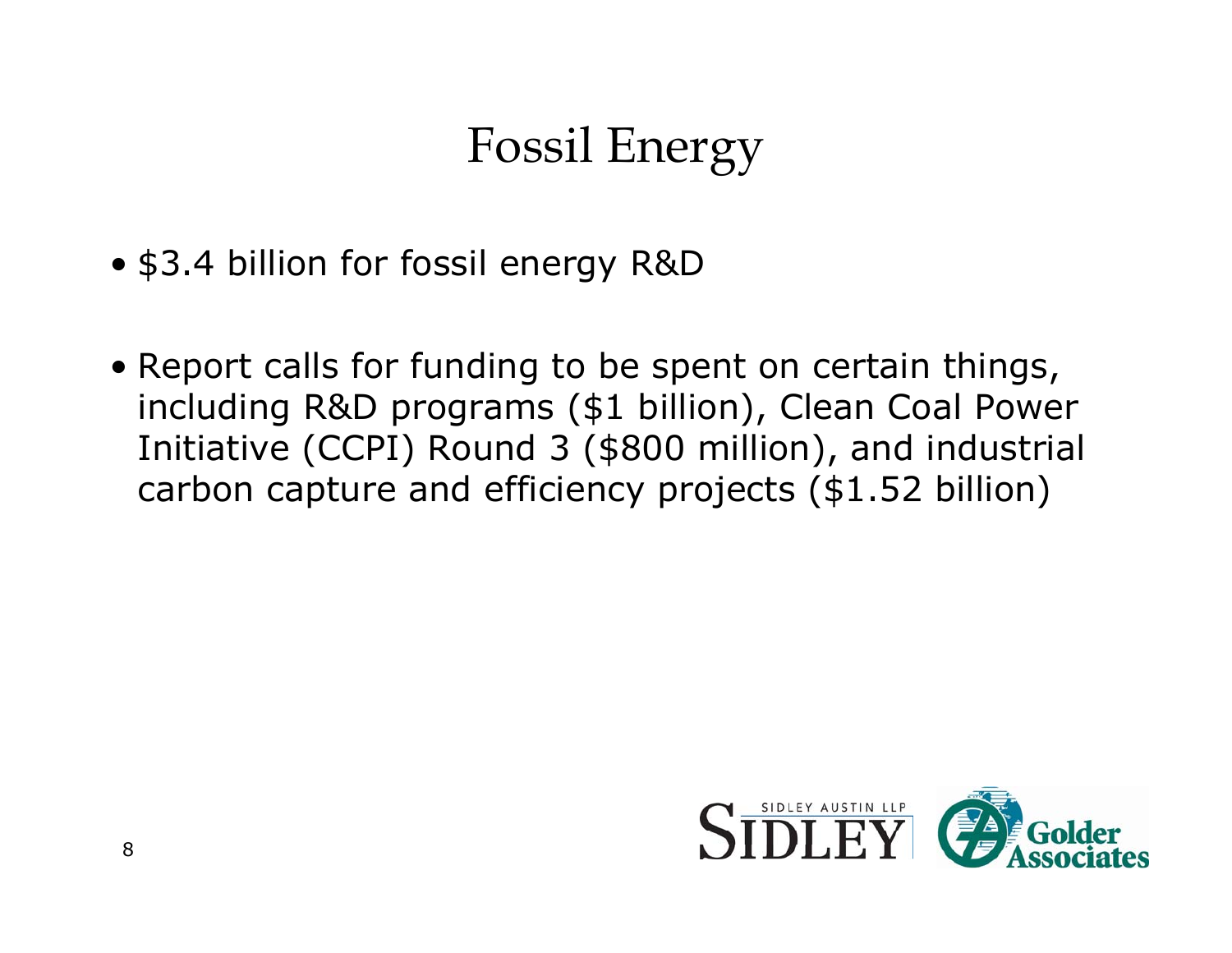### Anticipated Process

- Release of Funding Opportunity Announcements (FOAs)
- Each FOA likely will set forth scoring criteria and application processes
- No standard criteria or application for all ARRA funding
- But, there likely will be some criteria that will be important to most or all applications for ARRA funding

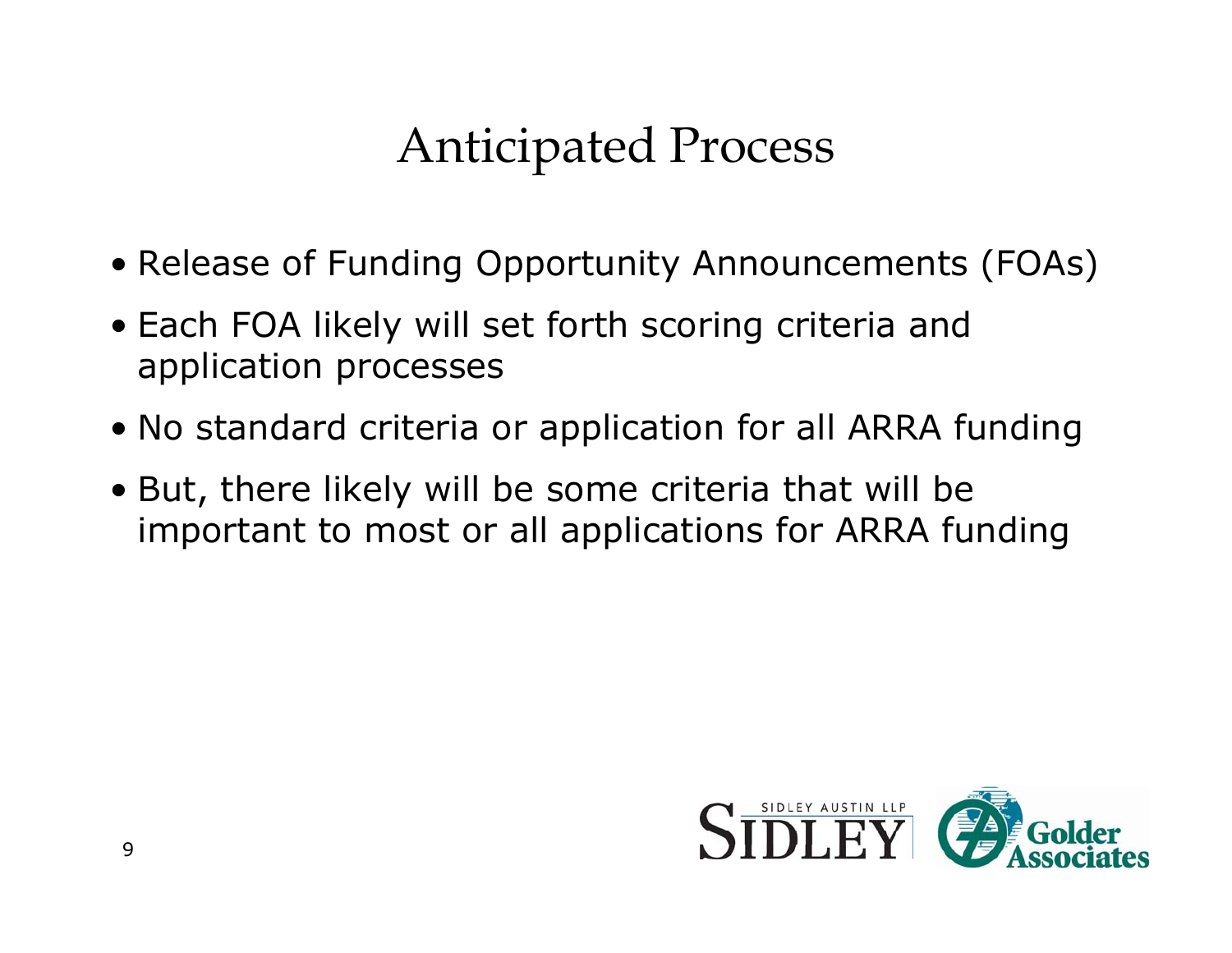### Current Status

- EERE grant programs
	- Transportation Electrification (FOA 3/19/09 closes 5/13/09)
	- Electric-Drive Vehicle Batteries and Components (FOA 3/19/09 – closes 5/19/09)
- Fossil energy programs
- Electricity grant programs

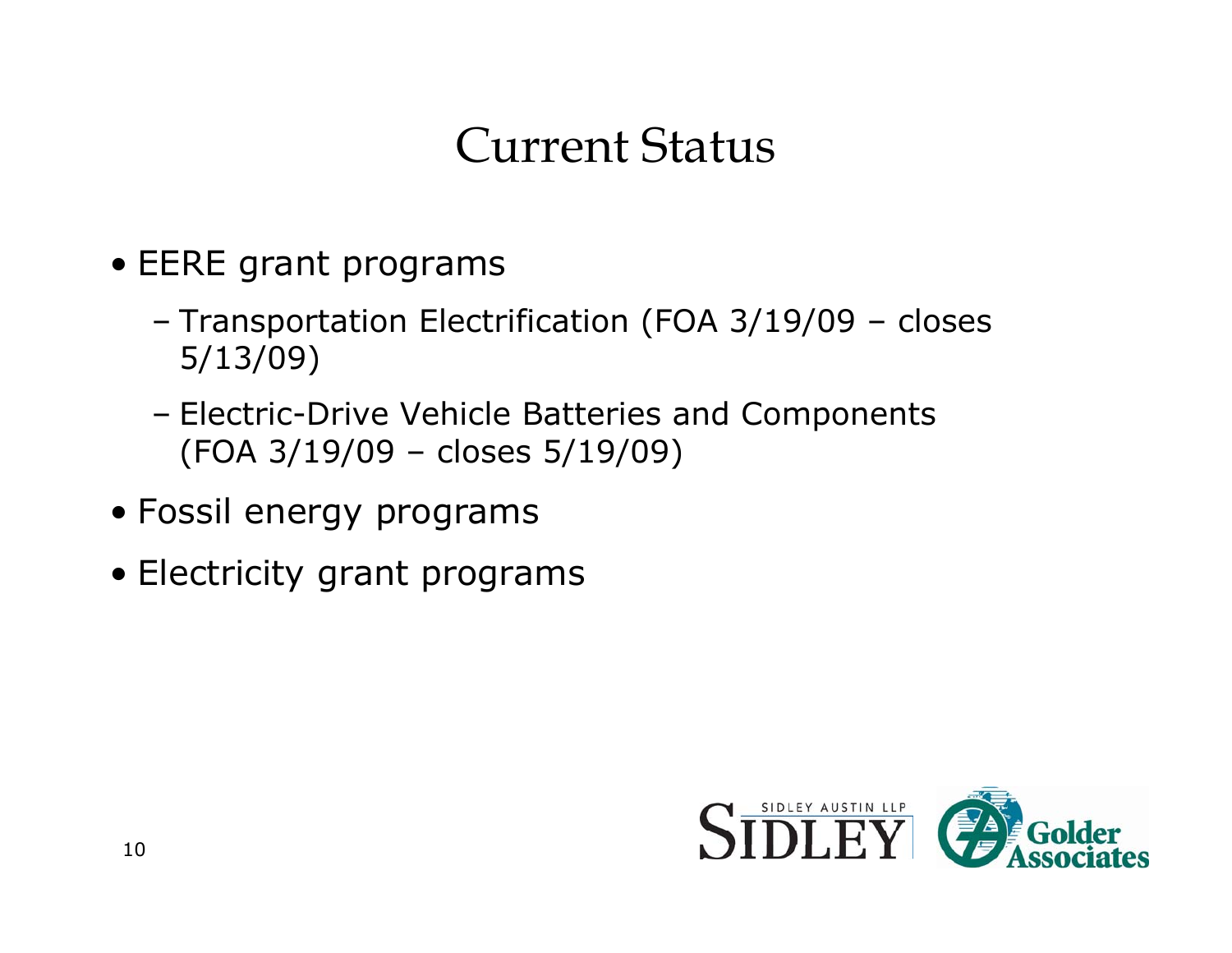## Other significant DOE funding provided by ARRA

- \$6 billion for the credit subsidy cost of loan guarantees under Title XVII for certain projects: renewable energy systems, electric power transmission, "leading edge biofuel projects"
- \$3.25 billion new Western Area Power Administration borrowing authority
- \$3.25 billion additional Bonneville Power Administration borrowing authority

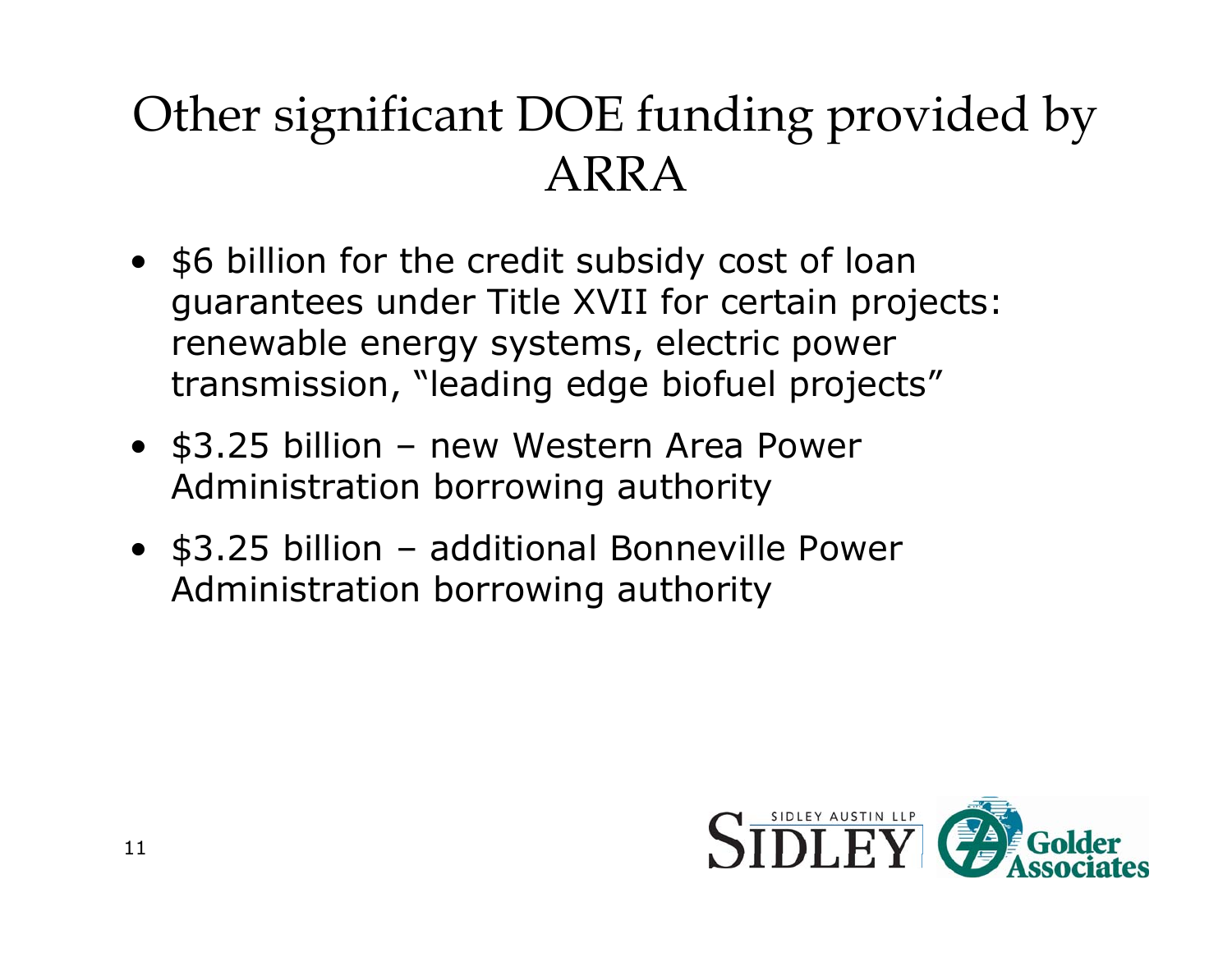National Environmental Policy Act ("NEPA") Compliance – Guidance

- The ARRA explicitly requires compliance with NEPA, but directs that NEPA reviews be completed "on an expeditious basis and that the shortest existing applicable process under [NEPA] shall be utilized."
- The White House Office of Management and Budget issued initial implementing guidance for the ARRA. For each program that is specifically named in the legislation, Federal agencies must submit to OMB a program-specific plan by May 1.
- The Council for Environmental Quality (CEQ) also issued guidance on satisfying ARRA Section 1609(c) reporting requirements, which require Executive Branch departments and agencies to report to CEQ the status and progress of NEPA compliance on all ARRA-funded projects and activities. The first report was due April 9; the second report will be due April 30.

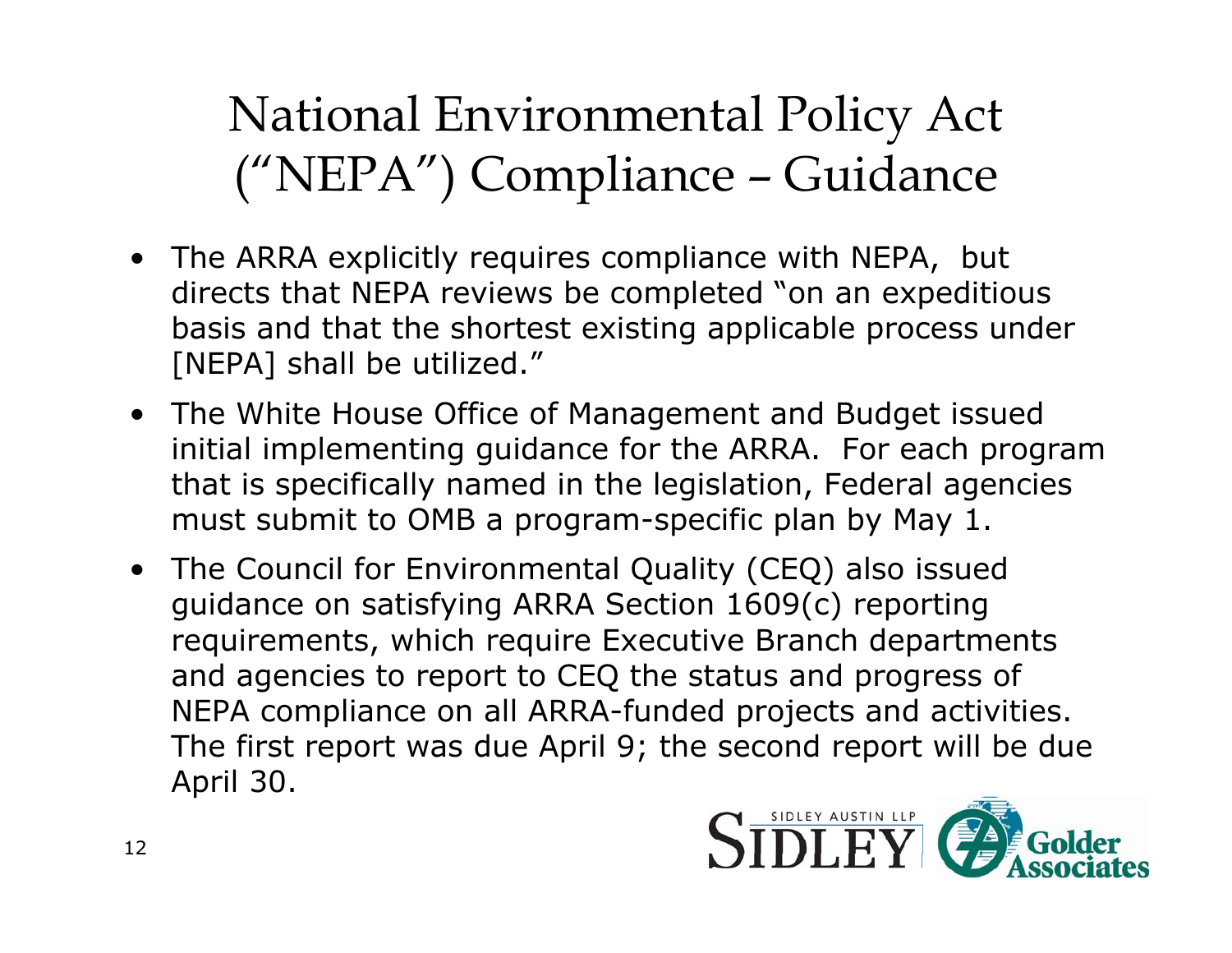# National Environmental Policy Act ("NEPA") Compliance – General

- Agency decision (funding) triggers it
- Agency Options
	- –Categorical Exclusion (CatEx)
	- –Environmental Assessment (EA)
	- –Environmental Impact Statement (EIS)
- Alternatives
- NEPA required before decision

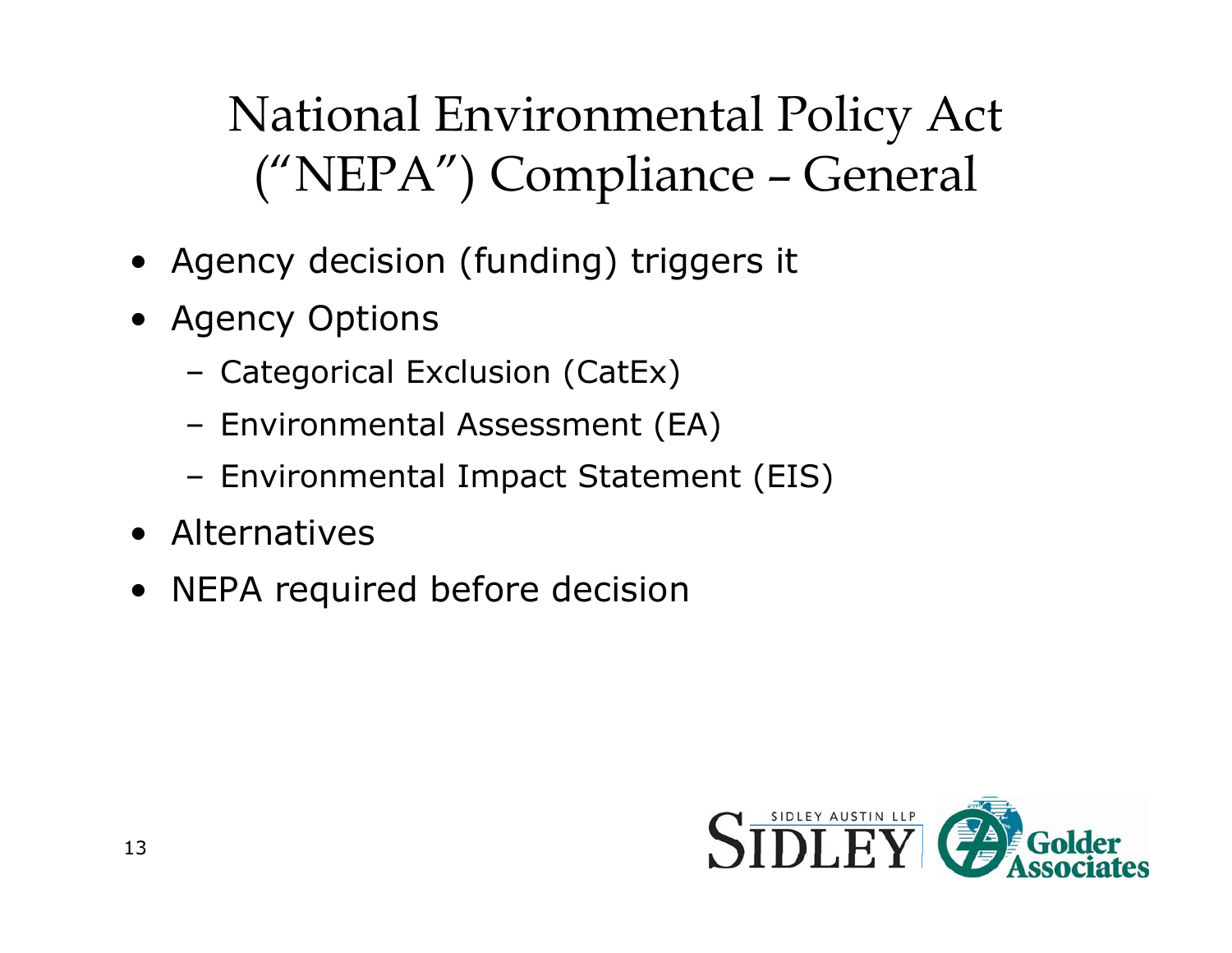# USDOE NEPA Compliance – Example Funding for Automakers in Fall 2008

- In November 2008, the Department of Energy issued an Interim Final Rule that implements the Advanced Technology Vehicles Manufacturing program by authorizing up to \$25 billion in loans to eligible automobile manufacturers and component suppliers.
- Section 136 of the Energy Independence and Security Act of 2007, as amended, provides for loans for projects that reequip, expand, and establish manufacturing facilities in the U.S. to produce light-duty vehicles and components that provide meaningful improvement in fuel economy, and for engineering integration costs associated with such projects.
- DOE requested CEQ's views on its plan to apply CatExes to comply with NEPA for certain activities under the auto loan program. CEQ responded that the approach outlined by DOE comports with NEPA and the CEQ regulations.

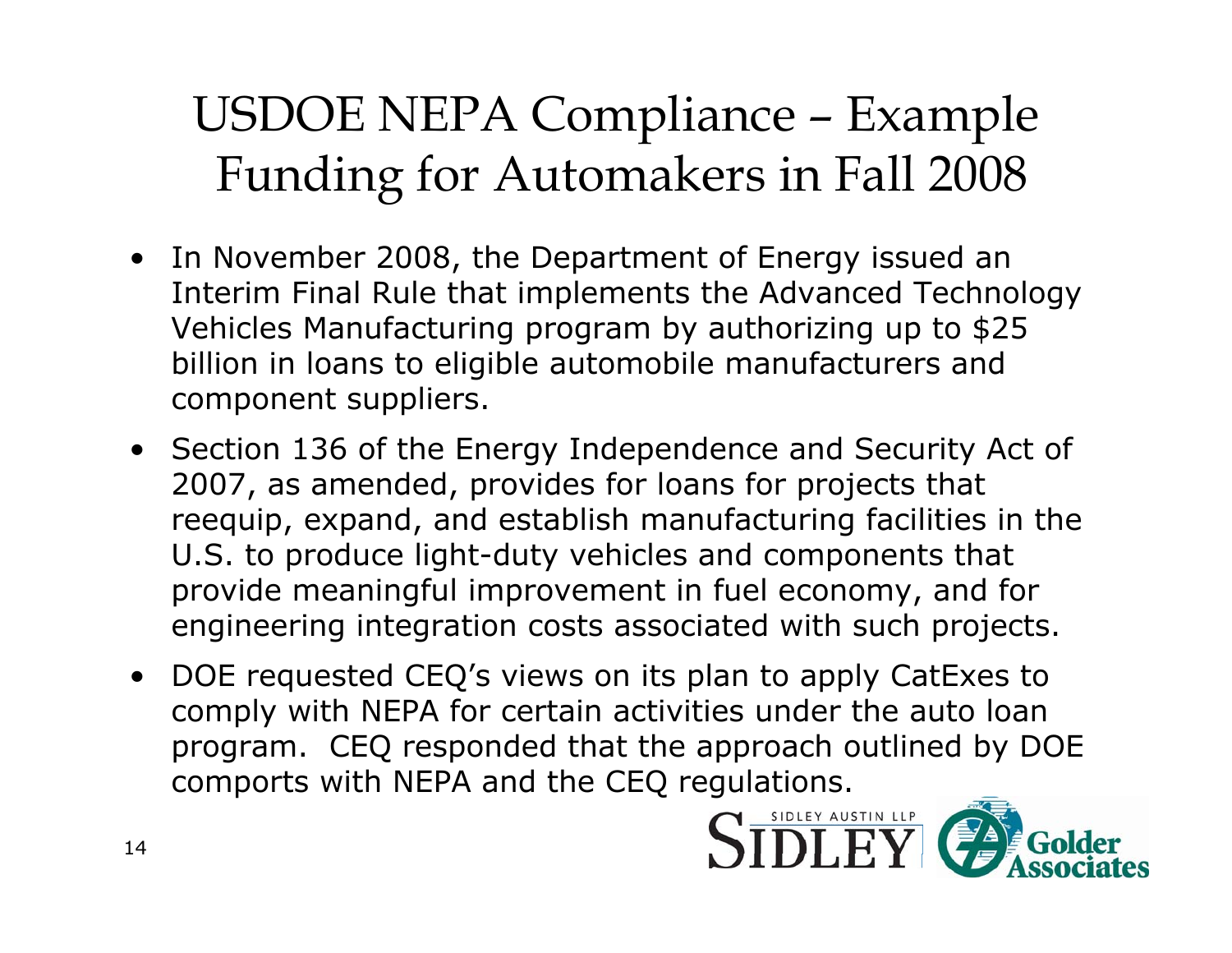# USDOE NEPA Compliance -- Examples

- Biofuels Program Guidance
- Ethanol Pipeline
- $\bullet$  National Energy Technology Laboratory (NETL) Checklist (Grants)
- Staffing
- Interaction

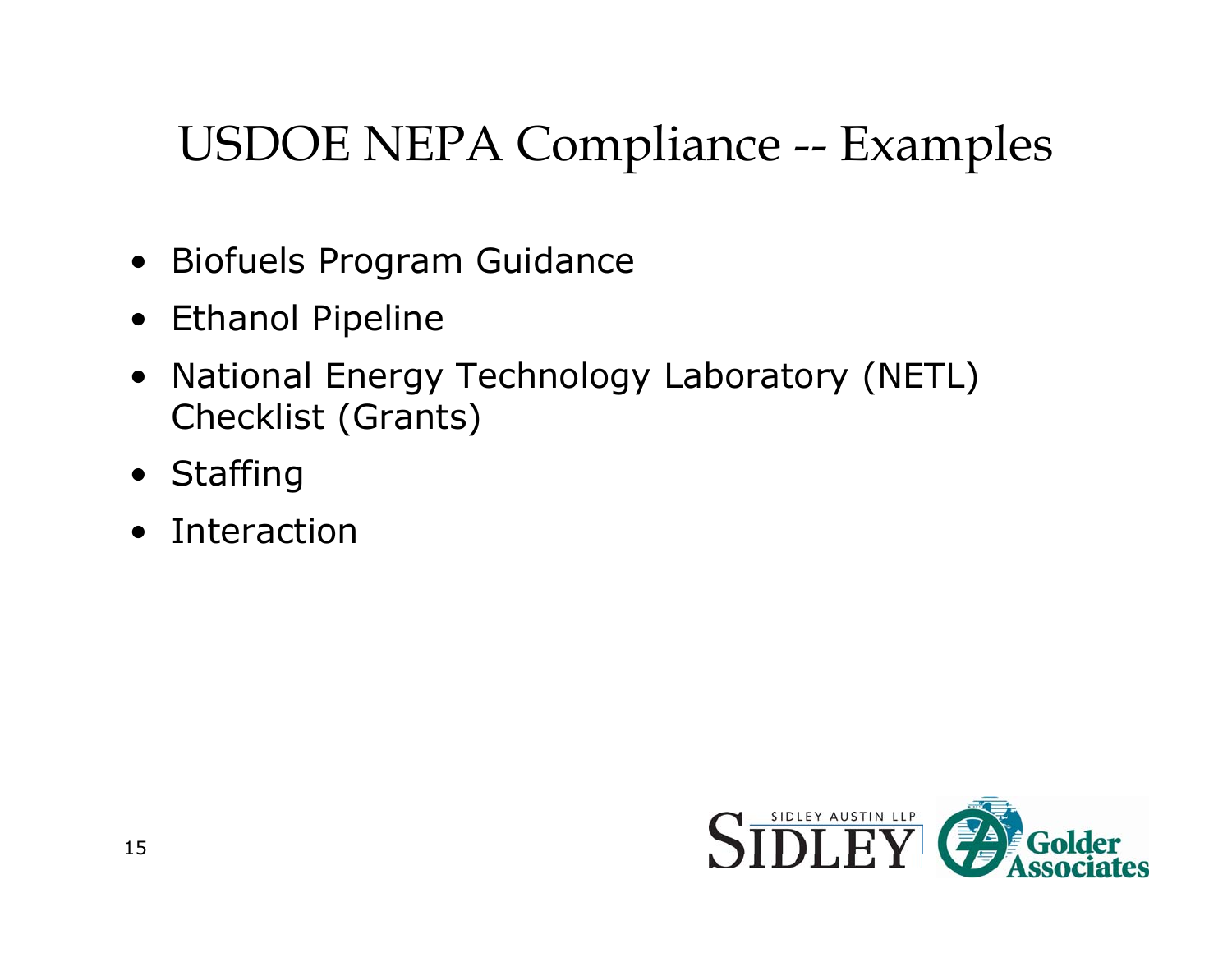# Solutions for Timely NEPA Compliance

- 4/3/2009 CEQ Memo
- •Determine Likely NEPA Pathway
- Submit information in EA format and content
	- Greenhouse Gas Emissions
	- Environmental Justice
	- Cumulative
	- –Risks/Spills/Terrorism
	- –Consultation/Public Involvement
- Application turns into NEPA document faster

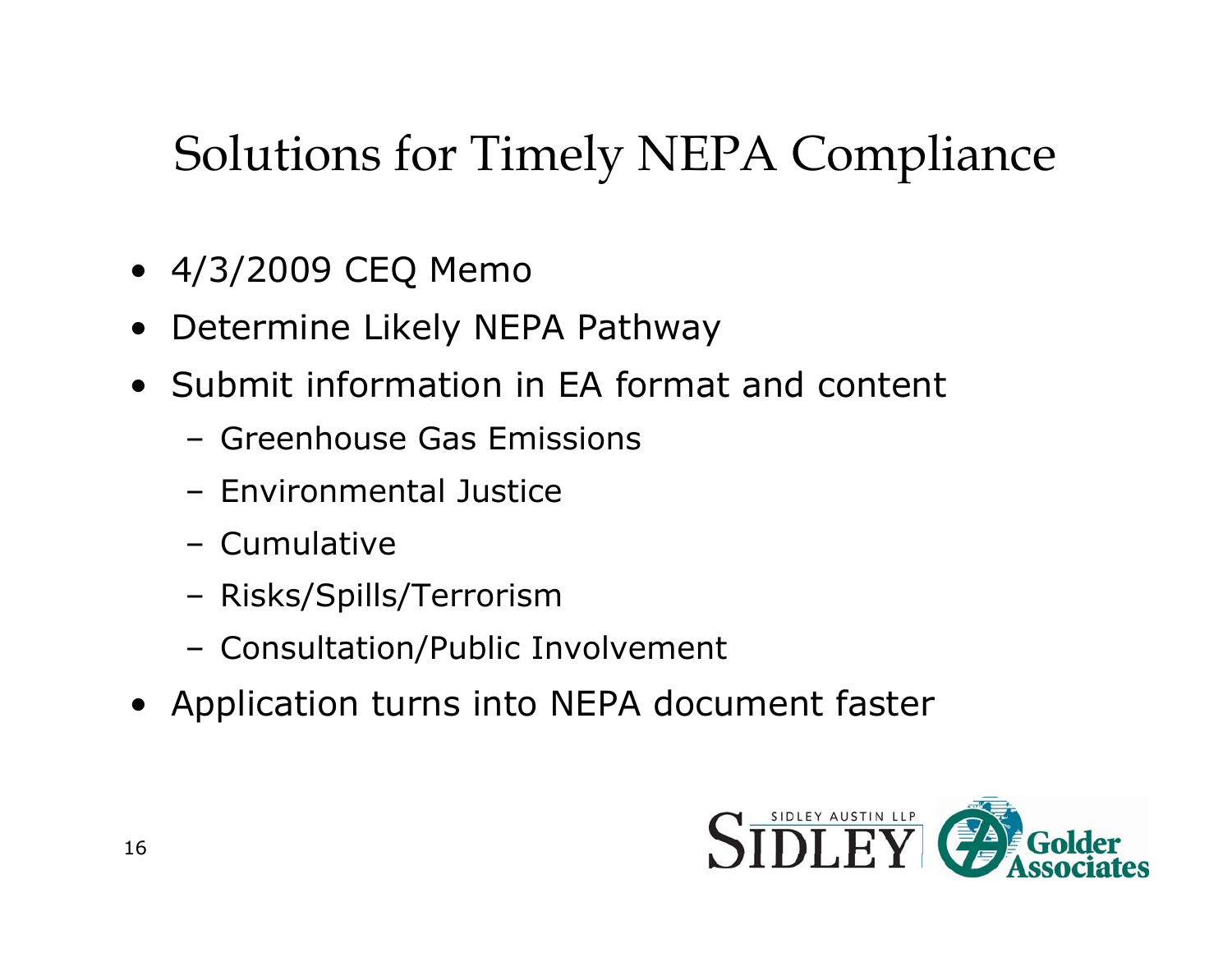### NEPA Challenges May Delay Projects

- Two North Carolina-based environmental nongovernmental organizations recently sued the Departments of Treasury and Energy alleging that the Internal Revenue Service's allocation of clean energy tax credits under the Energy Policy Act of 2005 violated NEPA and the Endangered Species Act.
- In November 2008, the district court held that the plaintiffs lacked standing and dismissed the lawsuit. <u>See Appalachian Voices v. Bodman</u>, 587 F. Supp. 2d 79 (D.D.C. 2008).
- The plaintiffs now are seeking reconsideration and to amend their complaint.

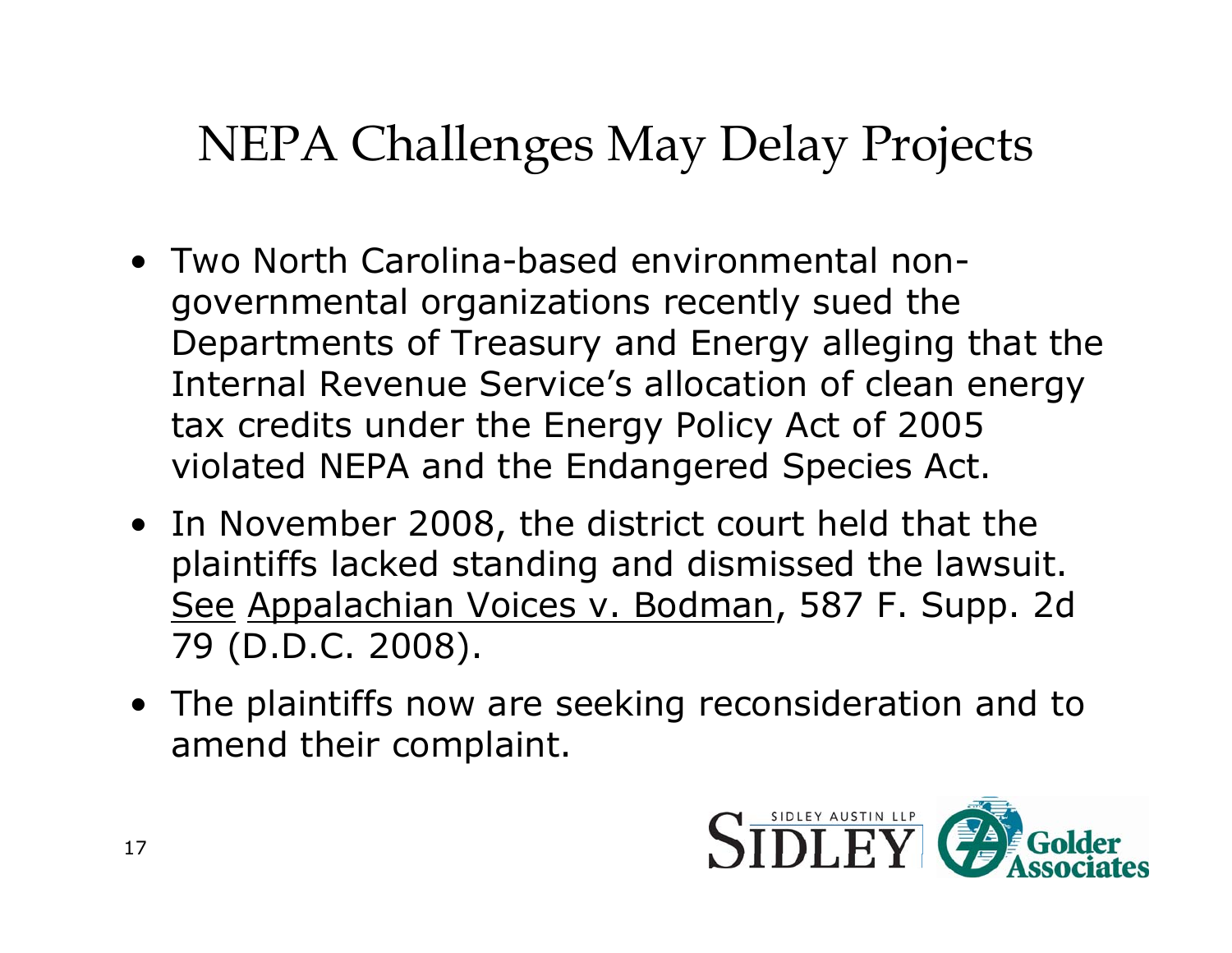# Tips for Successful Applications

- •Demonstrate that the project can begin quickly
- • Identify what materials and information the agency wants
- Identify the regulatory/administrative/legal approvals needed for your project, and determine whether you have them
- Honestly and candidly assess how your project will be evaluated under the agency's scoring criteria
- Identify non-federal funding sources and commitments (e.g., to satisfy cost share requirements)
- Prepare for legal challenge